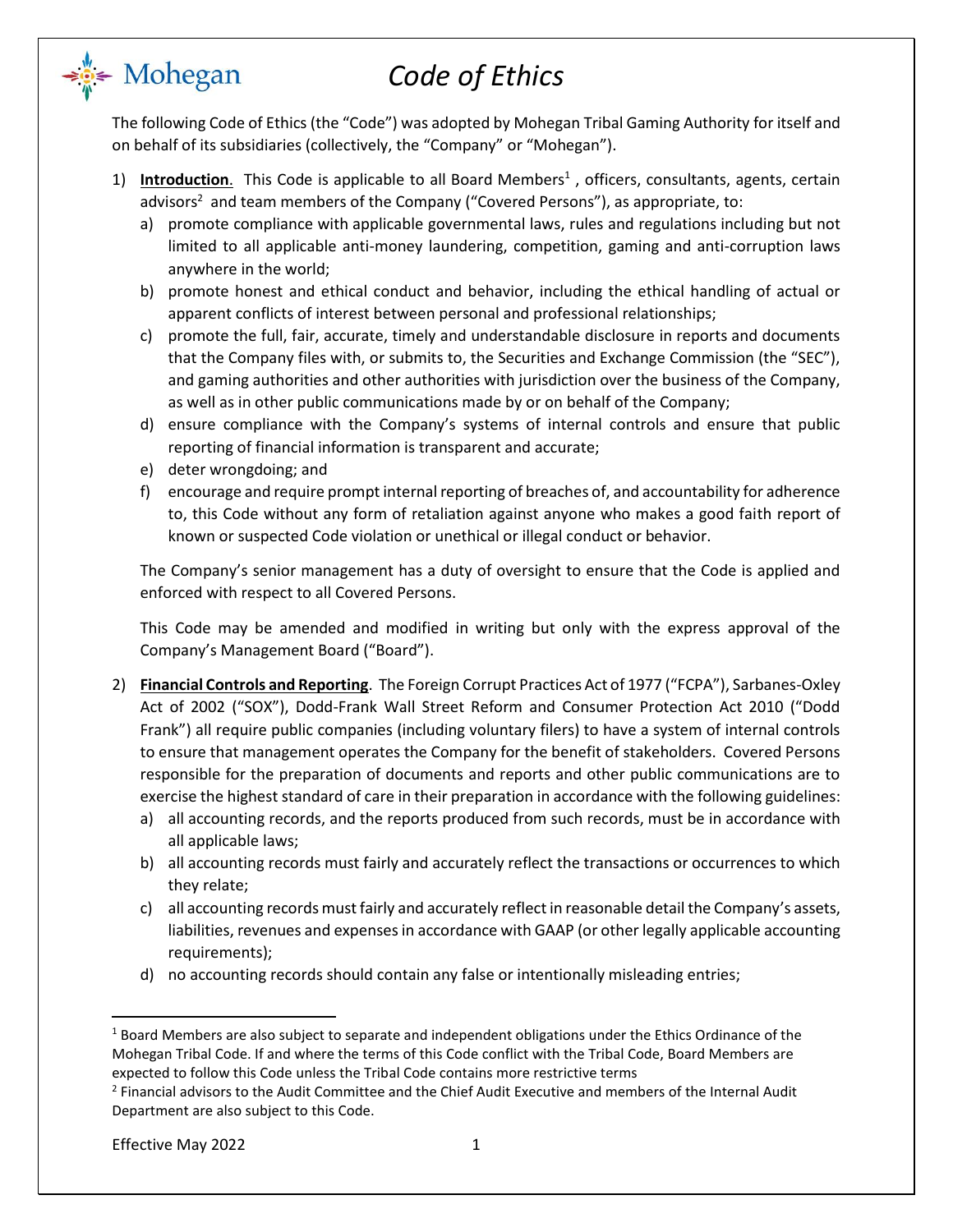- e) no transactions should be intentionally misclassified as to accounts, departments or accounting periods;
- f) all transactions must be supported by accurate documentation in reasonable detail and recorded in the proper account and in the proper accounting period;
- g) no information should be concealed from the internal auditors or the independent auditors; and
- h) compliance with the Company's system of internal controls is required.
- 3) **Honest, Ethical and Fair Conduct**. Each Covered Person owes a duty to the Company to act with integrity. Integrity requires, among other things, being honest, fair and candid. Deceit, dishonesty and subordination of principle are inconsistent with integrity. Even the appearance of deceit, dishonesty, or subordination of principle is inconsistent with integrity, and must be avoided. Service to the Company should never be subordinated to personal gain or advantage. Team members must conduct the business of the Company exclusively in the interest of the Company free from actual, potential, and perceived conflicting personal, family or household member interests.

Each Covered Person must:

∗∰∉ Mohegan

- a) act with integrity, including being honest and candid;
- b) observe the confidentiality of information that they acquire by virtue of their positions at the Company, including without limitation information concerning development plans, guests, suppliers, pricing information, and other confidential information except where the Company expressly approves in writing disclosure or the disclosure is otherwise legally mandated. Special sensitivity is accorded to financial information, which should be considered confidential except where the Company approves disclosure, or the disclosure is otherwise legally mandated. The obligation to preserve the confidentiality of Company information continues indefinitely even after employment or affiliation with the Company ends;
- c) observe all applicable governmental laws, rules and regulations;
- d) maintain high standards of accuracy and completeness in the Company's records and reports;
- e) adhere to a high standard of business ethics and not seek competitive advantage through unlawful or unethical business practices;
- f) deal fairly with the Company's customers, suppliers, competitors and team members;
- g) refrain from taking advantage of anyone through manipulation, concealment, abuse of privileged information, misrepresentation of material facts or any other unfair-dealing practice;
- h) protect the assets of the Company and ensure their proper use;
- i) present to the Company for its consideration, prior to presentation to any other entity or otherwise pursuing for his or her own personal advantage, any business opportunity suitable for the Company that was discovered through the person's position with the Company (subject to the Company declining to pursue such opportunity or to any pre-existing fiduciary or contractual obligations such Covered Person may have); and
- j) avoid conflicts of interest, wherever possible, except as may be allowed under guidelines or resolutions approved by the Board (or the appropriate committee of the Board) or as disclosed in the Company's public filings with the SEC. Anything that would be a conflict for a person subject to this Code will also be a conflict if the conflict involves a member of his or her immediate family or member of his or her household. Examples of conflict of interest situations include, but are not limited to, the following: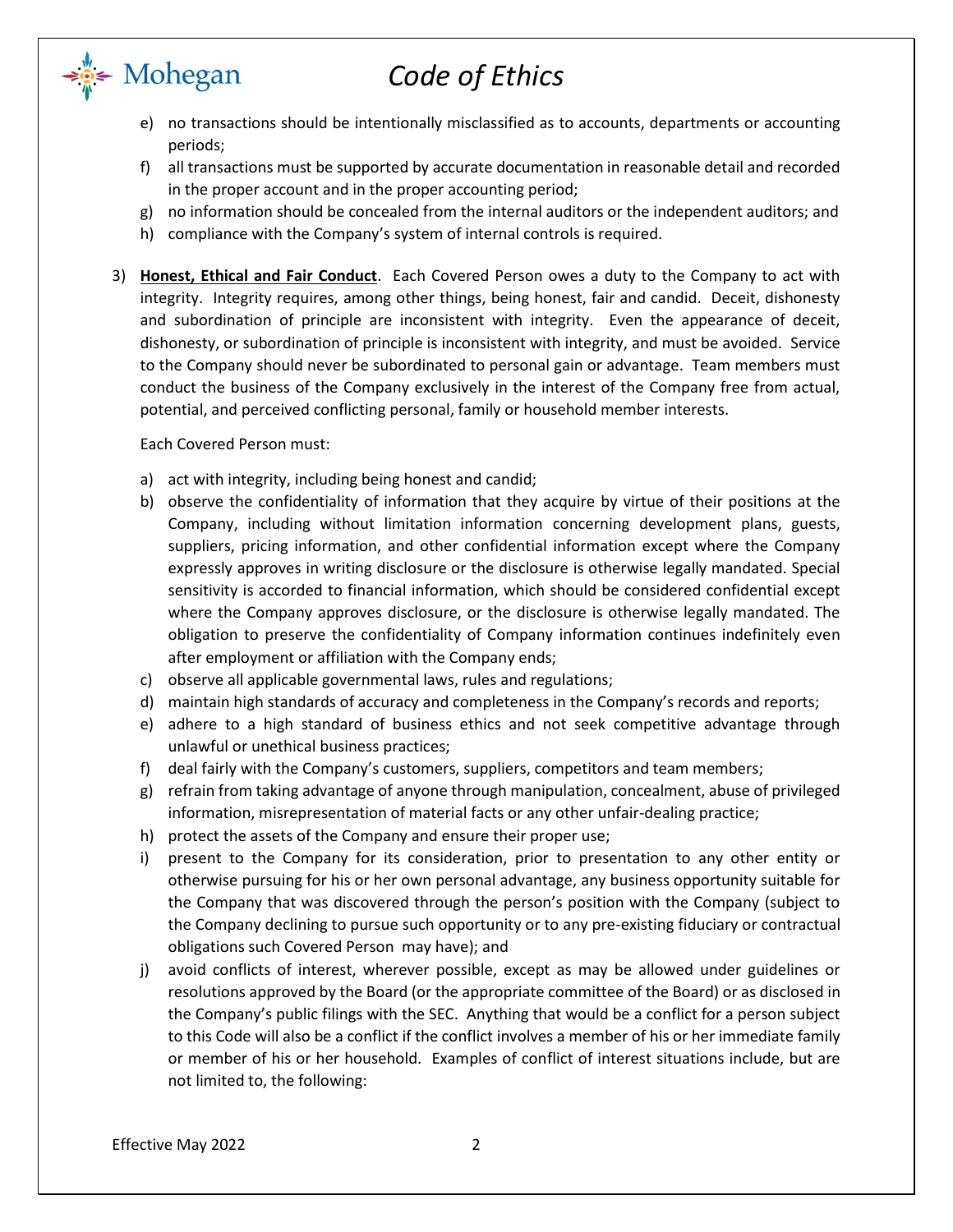- i) any ownership interest in any supplier, customer or competitor (whether pre-existing or not) and whether in a public company or not can pose a conflict of interest, however, interests of less than 5% in publicly listed companies shall not be deemed conflicts for the purposes of the Code);
- ii) any consulting, employment or advisory relationship with any supplier, customer or competitor including potentially any moonlighting job;
- iii) the receipt of any money, gifts, or excessive entertainment from any entity with which the Company has current or prospective business dealings or fellow team members except to the extent the team member is authorized to receive tips from customers and except as follows:
	- (1) An occasional gift of insignificant monetary value;
	- (2) Gifts or prizes for participating in a public event if all participants in such event receive or are eligible to receive such gifts or prizes;
	- (3) Gifts of reasonable value from and obviously motivated by family or social relationships;
	- (4) Food and refreshments customarily made available in the ordinary course of meetings;
	- (5) An award or honor customarily and publicly presented in recognition of public service;
	- (6) Traditional gifts accepted on behalf of the Mohegan Tribe from other tribes or members of other tribes
	- (7) For clarity, gifts up to \$500 in the aggregate any calendar year from any vendor are not considered excessive.
- k) selling anything to the Company or buying anything from the Company, except on the same commercially reasonable terms and conditions and as required by Company procurement procedures;
- l) any other financial transaction, arrangement or relationship (including any indebtedness or guarantee of indebtedness) involving the Company or personally with a fellow team member (except if a member of the immediate family), including the personal use of Company assets unless otherwise allowed by Mohegan or Tribe policy or Tribal law; and
- m) any other circumstance, event, relationship or situation in which the personal interest of a person subject to this Code interferes, or even appears to interfere, with the interests of the Company as a whole, unless otherwise allowed through programs available company-wide to team members or through Tribal programs for Tribal members or their families.

In addition to, and without limiting the principles discussed above, no licensed team member may:

- a) have a business interest, joint ownership of any asset, or creditor or debtor relationship, with any vendor or person associated with a vendor (except for a banking or loan arrangement with a financial institution on terms generally available to the public) or
- b) participate in any form of gaming, including fantasy sports, pool, or social gaming where any form of consideration or prize are an element at any of our properties with any known vendor or customer off-property.

Any conflict of interest (actual, potential or perceived) must promptly be reported to the Company's Senior Vice President & Chief Legal Officer or Vice President & Chief Compliance Officer who will report it to the Board for determination of whether a waiver should be granted.

4) **Disclosure**. The Company strives to ensure that the contents of and the disclosures in the reports and documents that the Company files with the SEC, our gaming regulators, and other public communications shall be accurate, full, fair, timely and understandable in accordance with applicable

Effective May 2022 3

<del>⊧</del> Mohegan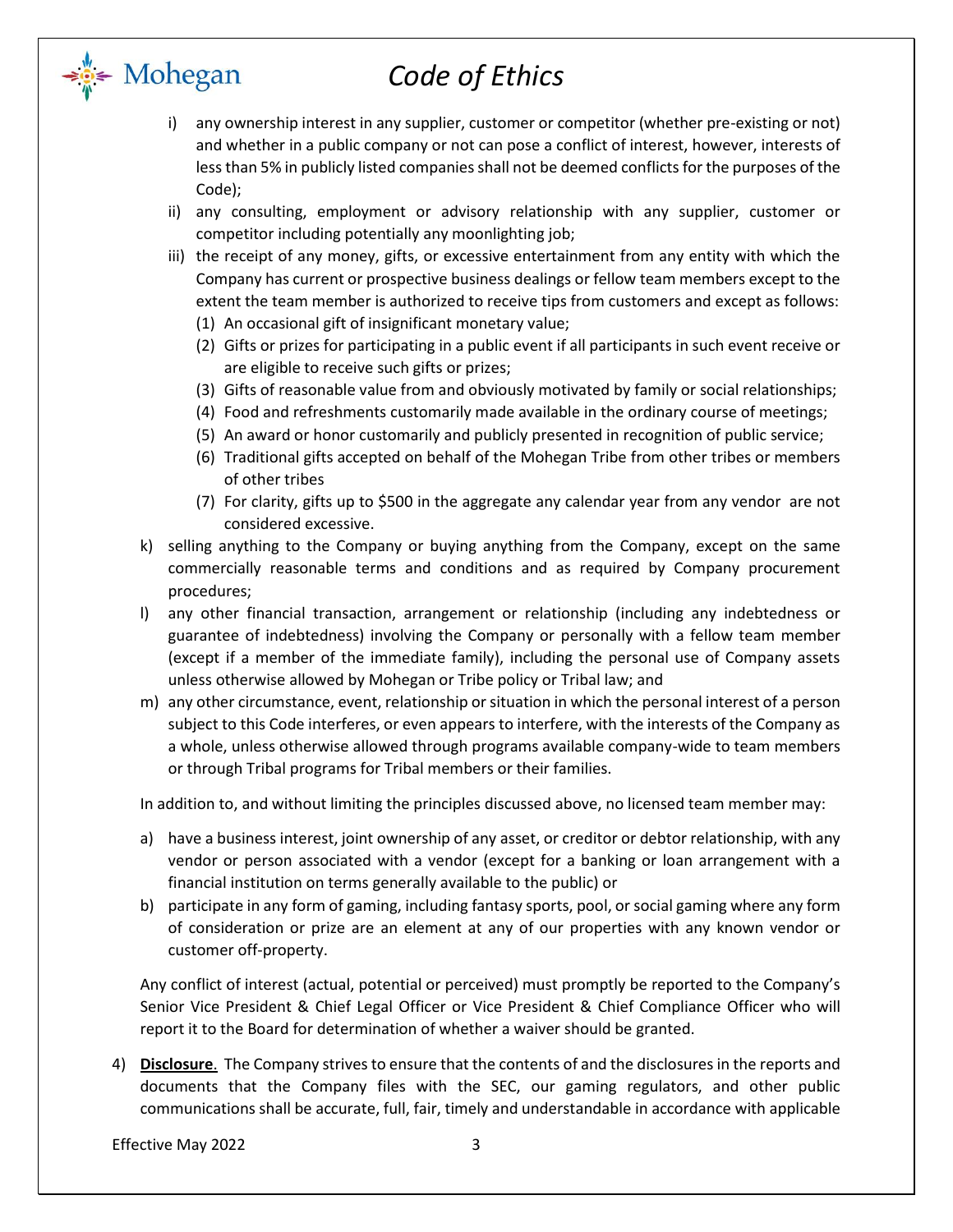disclosure standards, including standards of materiality, where appropriate. Each Covered Person must:

- a) in relation to his or her area of responsibility, properly review and critically analyze proposed disclosures for accuracy and completeness; and
- b) not knowingly misrepresent, or cause others to misrepresent, facts about the Company to others, whether within or outside the Company, including to the Company's independent registered public accountants, governmental regulators, self-regulating organizations, other governmental officials and other entities or individuals, as appropriate.

In addition to the foregoing, the President & Chief Executive Officer and the Chief Financial Officer of the Company and of each subsidiary of the Company (or persons performing similar functions), and each other person that typically is involved in the financial reporting of the Company must familiarize himself or herself with the disclosure requirements applicable to the Company as well as the business and financial operations of the Company.

Each Covered Person must promptly bring to the attention of the Chief Compliance Officer, Senior Vice President & Chief Legal Officer and/or the Chief Financial Officer any information he or she may have concerning: (a) deficiencies in the design or operation of internal and/or disclosure controls that could adversely affect the Company's ability to record, process, summarize and report financial data; or (b) any fraud that involves management or other team members who have a role in the Company's financial reporting, disclosures or internal controls. To the extent permitted by law, you may wish to remain anonymous in reporting a potential violation. An Ethics Helpline is available for anonymous reporting through our Ethics Point Helpline at +1-877-366-4342 (or at www.mohegan.ethicspoint.com).

5) **Compliance**. It is the Company's obligation and policy to comply with all applicable laws, rules and regulations. All Covered Persons are expected to understand, respect and comply with all of the laws, rules, regulations, policies and procedures that apply to them in their positions with the Company. Team members are responsible for talking to their supervisors to determine which laws, regulations, rules, policies and procedures apply to their position and what training is necessary to understand and comply with them.

Officers and team members are directed to specific policies and procedures available to persons they supervise, details of which are set out below.

- 6) **Reporting and Accountability**. Management is responsible for ensuring that this Code is adhered to. In order to ensure that this Code is applied and correctly implemented and administered by the Company, the Board has established an Audit Committee. Among others, the role of the Audit Committee is to provide oversight of the Company's compliance program with respect to: (a) compliance with the laws and regulations applicable to the Company's business, including gaming laws; and (b) compliance with the Code, its anti-money laundering policies and related policies and procedures. The Audit Committee also provides oversight of the Company's internal controls and financial matters.
	- a) Reporting We strive to maintain a culture of open communication. Team members are encouraged to ask questions and provide feedback; they can expect honest communication in return to the extent possible without interfering with the rights of our customers or other team members. If you discover what you in good faith believe are actions in violation of this Code, or are of a questionable, fraudulent or illegal nature, you should report the matter immediately. To

Effective May 2022 4

<del>⊧</del> Mohegan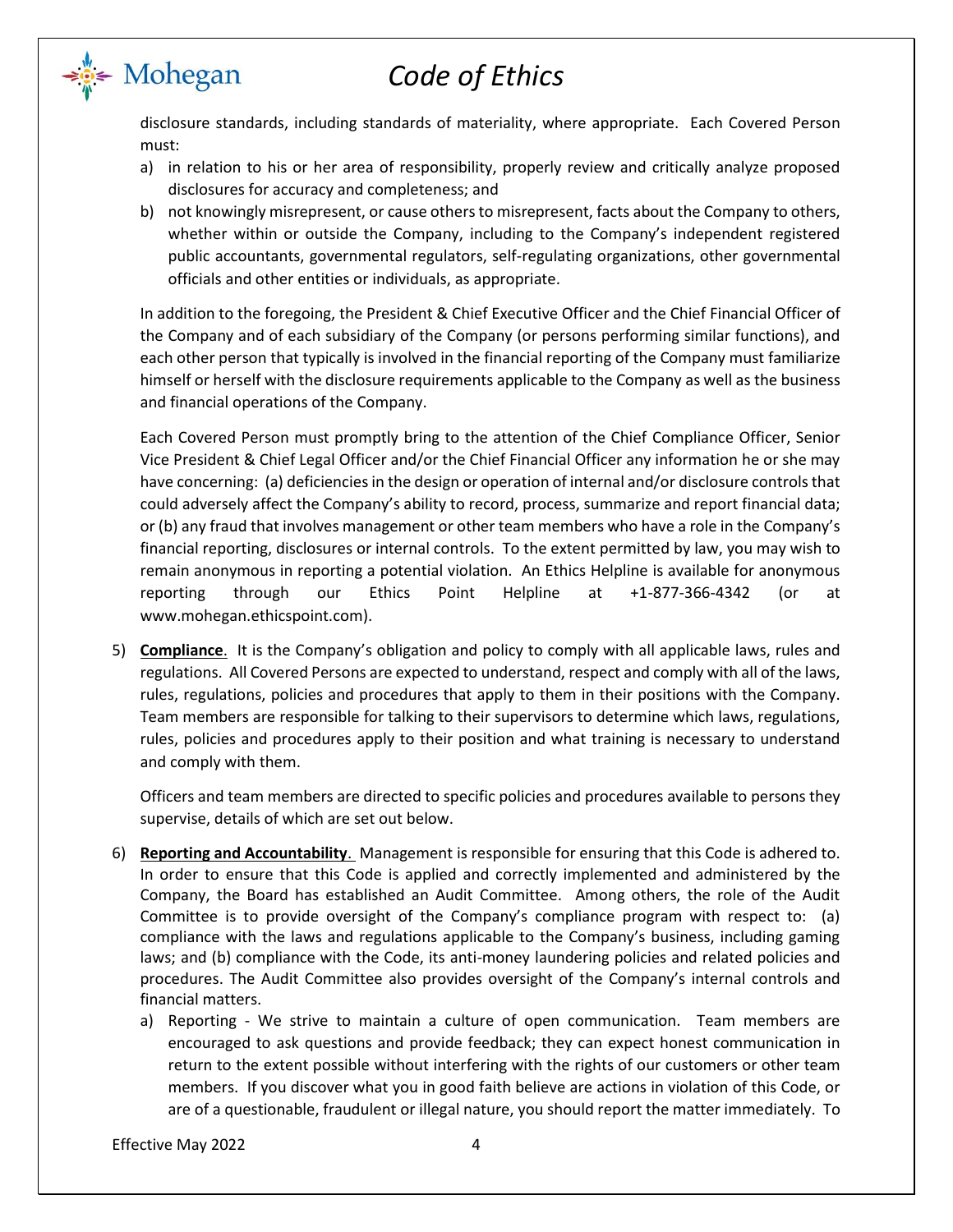

the extent permitted by law, you may wish to remain anonymous in reporting a potential violation. An Ethics Helpline is available for anonymous reporting through our Ethics Point Helpline at +1-877-366-4342 (or at www.mohegan.ethicspoint.com).

- i) If the matter of concern involves accounting, internal accounting controls or auditing you should promptly report to the Chief Financial Officer, the Chief Compliance Officer or the chairman of the Company's Audit Committee. Where the contact is made to the chairman of the Company's Audit Committee then the Audit Committee will review and determine whether an investigation is to occur on behalf of the Company.
- ii) If the matter of concern involves any matter other than internal accounting controls or auditing you should promptly report to the Chief Compliance Officer.

In all cases the Company encourages you to:

a) use your common sense,

<del>⊧</del> Mohegan

- b) discuss the matter with your manager or any member of the leadership team,
- c) report any queries in line with the reporting chain above.

Nothing in this Code prohibits you from reporting possible violations of law or regulation to any applicable governmental agency or entity.

b) Commitment to Non-Retaliation - Our employees, officers, directors and consultants must be able to express concerns relating to corporate accountability and compliance. No discrimination or retaliation will be tolerated against any person who, in good faith, reports such concerns. This policy protects participants in a Mohegan investigatory, grievance, and / or appeals procedure when the participants act in good faith. Anyone who retaliates against an individual under such circumstances will be subject to disciplinary action, up to and including termination of employment or business relationship with the Company.

A person is not acting in "good faith" under this policy if the person reports a compliance concern or makes statements during an investigation, grievance, or appeals process that are knowingly false or that involve willful disregard or purposeful ignorance of the facts surrounding an allegation of a compliance violation. "Good faith" does not mean that an individual has to be right. The individual, however, must have an honest belief that the information provided is truthful based on the existing information.

- c) Prompt, Fair and Thorough Investigation All reports of alleged violations of this Code will be promptly and thoroughly investigated by the Company, as appropriate.
- d) Confidentiality All information obtained during the course of the investigation will remain confidential, except as necessary to conduct the investigation and take any remedial action, in accordance with applicable law. The Company strives to ensure that all questions or concerns are handled fairly, discreetly and thoroughly.
- e) Cooperation and Truthful Accounts All persons subject to this Code have a duty to cooperate truthfully and fully in the investigation of any alleged violation of the Code whether that investigation is conducted by the Company (including any law firm or consultant retained by the Company) or by our regulators. In addition, a team member may be subject to disciplinary action including termination of employment or business relationship with the Company, if the team member fails to cooperate in an investigation, deliberately provides false or misleading (including without limitation diverting, misdirecting, or offering incomplete) information during an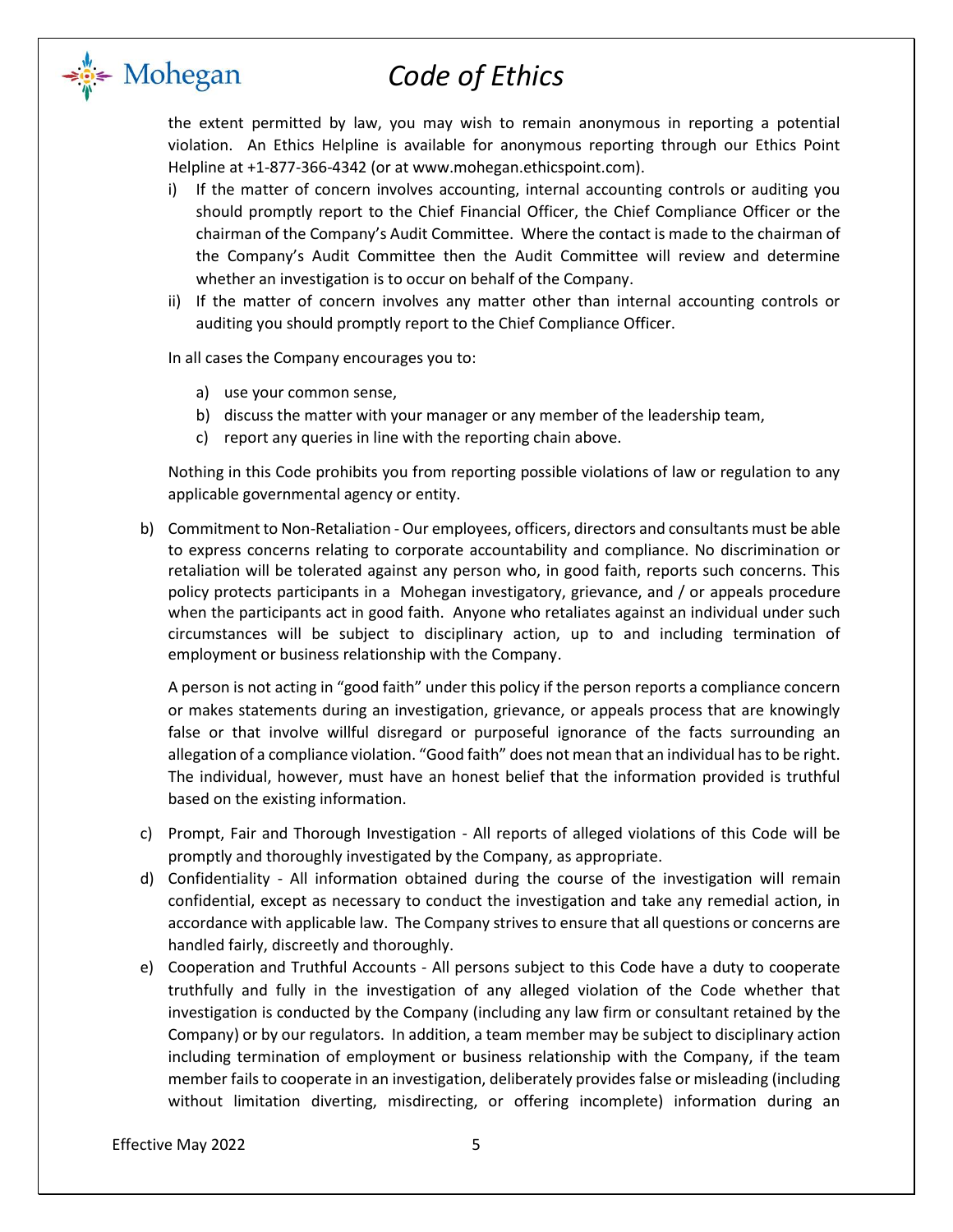

investigation, or deliberately conceals, destroys, or modifies any records, information, or any other thing with the purpose of hindering or impeding the investigation or that has the effect of hindering or impeding the investigation.

f) Commitment to Remediation and Corrective Action - If, at the conclusion of the investigation, it is determined that a violation of this Code has occurred, the Company will take prompt remedial action commensurate with the severity of the offense. This action may include disciplinary action against the offender, up to and including termination of employment or business relationship with the Company. Reasonable and necessary steps will also be taken to prevent any further violation of the policy at issue.

No code or policy can exhaustively address all of the situations you may encounter. There will be occasions where you are confronted by circumstances not covered by Company policy or procedure and where you must make a judgment as to the appropriate course of action. When in doubt, ASK! You should be guided by the principle that integrity and compliance are paramount and that if a circumstance even appears questionable or improper, you should take further action.

- g) The Company Will Provide the Support to Guide You The Company's management at all levels is responsible for ensuring adherence to this Code and for ensuring that there is appropriate ongoing employee communication, guidance, and training.
- h) Managers' Responsibility All managers are responsible for seeing that this Code and other Company policies are followed. Every manager is responsible for communicating Company policies to his or her team, including those dealing with legal and ethical conduct. Managers and supervisors also are responsible for maintaining a work environment where constructive, candid, and open discussion is encouraged and expected, without fear of retaliation.
- 7) **Waivers and Amendments**. Before a Covered Person may act in a manner inconsistent with this Code, they must obtain a written waiver of the applicable provision of this Code. Please remember that waivers have implications to our filing requirements with the SEC and are typically granted only in extraordinary circumstances. Any waiver or implicit waiver from a provision of this Code for any Board member or executive officer or any amendment to this Code must be approved by the Board and disclosed, as applicable, in a current report on Form 8-K filed with the SEC. In lieu of filing a current report on Form 8-K to report any such waivers or amendments, the Company may provide such information on its website if it keeps such information on the website for at least 12 months and discloses the website address as well as its intention to provide such disclosures in this manner in its most recently filed Annual Report on Form 10-K.

A "waiver" means the approval of a material departure from a provision of this Code. An "amendment" means any amendment to this Code other than minor technical, administrative or other non-substantive amendments. Minor technical, administrative or other non-substantive amendments to this Code may be made by the Chief Compliance Officer with the concurrence of the Senior Vice President & Chief Legal Officer. Any waivers or amendments must be approved by the Board.

All Board members, officers and team members should note that it is the Company's intention not to generally grant or to permit waivers from the requirements of this Code and that such waivers will be considered only under extraordinary circumstances and only after a full disclosure of all material facts to the Company. The Company expects full compliance with this Code.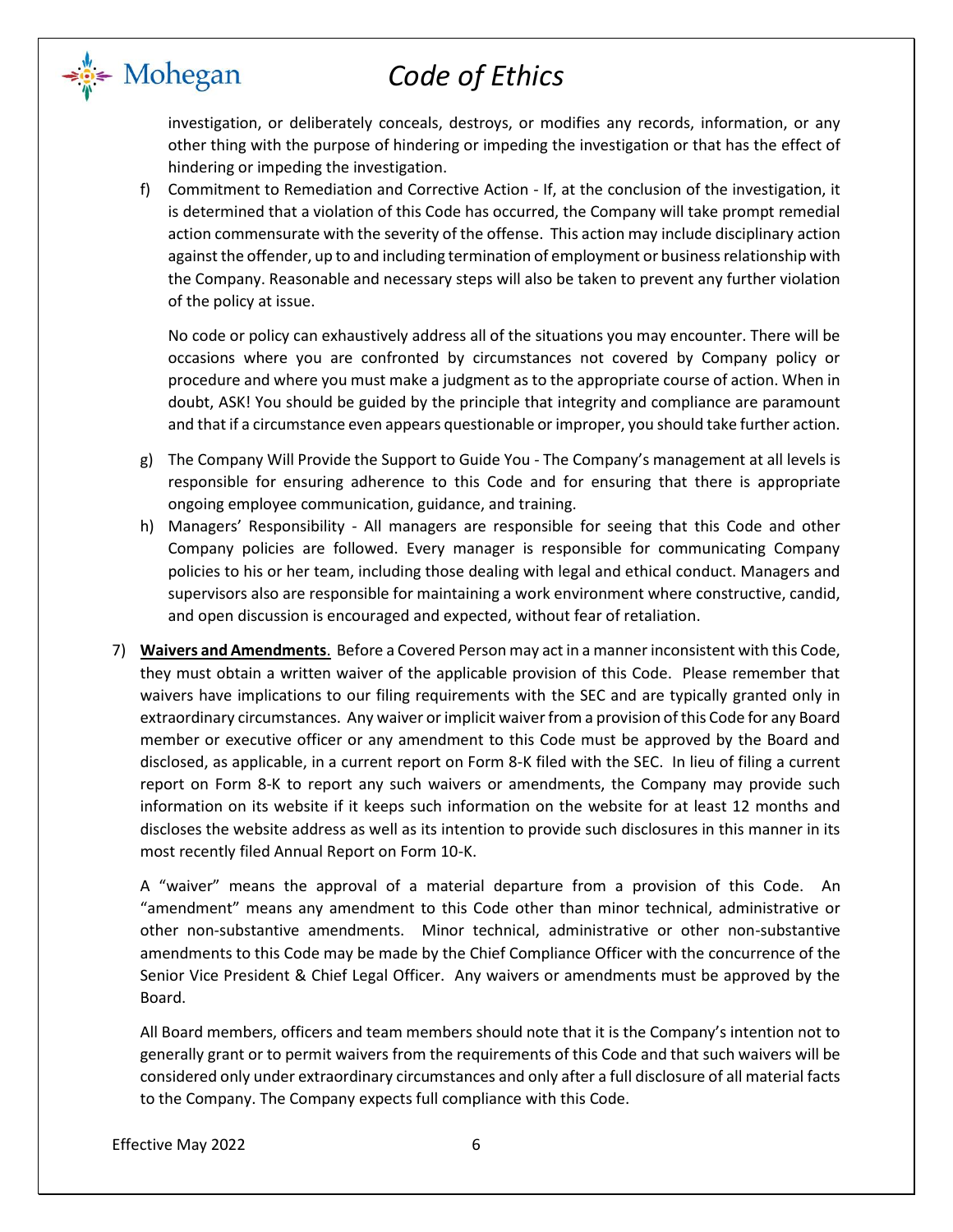- 8) **Insider Information and Securities Trading**. We are subject to the U.S. securities laws. Similarly, we do business with public companies. Should you come into possession of non-public information either about our Company or about competitors, suppliers or customers, you may not buy or sell stock (or bonds) based on that information. It is also against the law to trade or to "tip" others who might make an investment decision based on inside company information. This includes family members and friends. Should you have questions about these issues, contact the Senior Vice President & Chief Legal Officer.
- 9) **Financial Statements and Other Records**. All of the Company's books, records, accounts and financial statements must be maintained in reasonable detail, must appropriately reflect the Company's transactions and must both conform to applicable legal requirements and to the Company's systems of internal controls. Unrecorded or "off the books" funds or assets should not be maintained unless permitted by applicable law or regulation.

Records should always be retained or destroyed according to the law and/or the Company's record retention policies. In accordance with those policies, in the event of litigation or governmental investigation, please consult the Company's Senior Vice President & Chief Legal Officer. If the matter also involves financial documents, please also consult the Chief Financial Officer.

10) **Improper Influence on Conduct of Audits**. No Board Member or officer, or any other person acting under the direction thereof, shall directly or indirectly take any action to coerce, manipulate, mislead or fraudulently influence any public or certified public accountant engaged in the performance of an audit or review of the financial statements of the Company or take any action that such person knows or should know that if successful could result in rendering the Company's financial statements materially misleading. Any person who believes such improper influence is being exerted should report such action to such person's supervisor, or if that is impractical under the circumstances, to the Senior Vice President & Chief Legal Officer.

Types of conduct that could constitute improper influence include, but are not limited to, directly or indirectly:

- b) Offering or paying bribes or other financial incentives, including future employment or contracts for non-audit services;
- c) Providing an auditor with an inaccurate or misleading legal or commercial analysis;
- d) Threatening to cancel or canceling existing non-audit or audit engagements if the auditor objects to the Company's accounting;
- e) Seeking to have a partner removed from the audit engagement because the partner objects to the Company's accounting;
- f) Blackmailing; and

ं Mohegan

- g) Making physical threats.
- 11) **Anti-Corruption Laws**. The Company complies with the anti-corruption laws of the countries and states in which it does business, including the U.S. Foreign Corrupt Practices Act (FCPA) and applicable anti-corruption laws. (See Legal Primer attached as Appendix 1). Covered Persons will not directly or indirectly give anything of value with corrupt intent, including without limitation providing entertainment such as meals or gifts to government officials, including employees or agents of stateowned enterprises or foreign political candidates. These requirements apply to Covered Persons no

Effective May 2022 7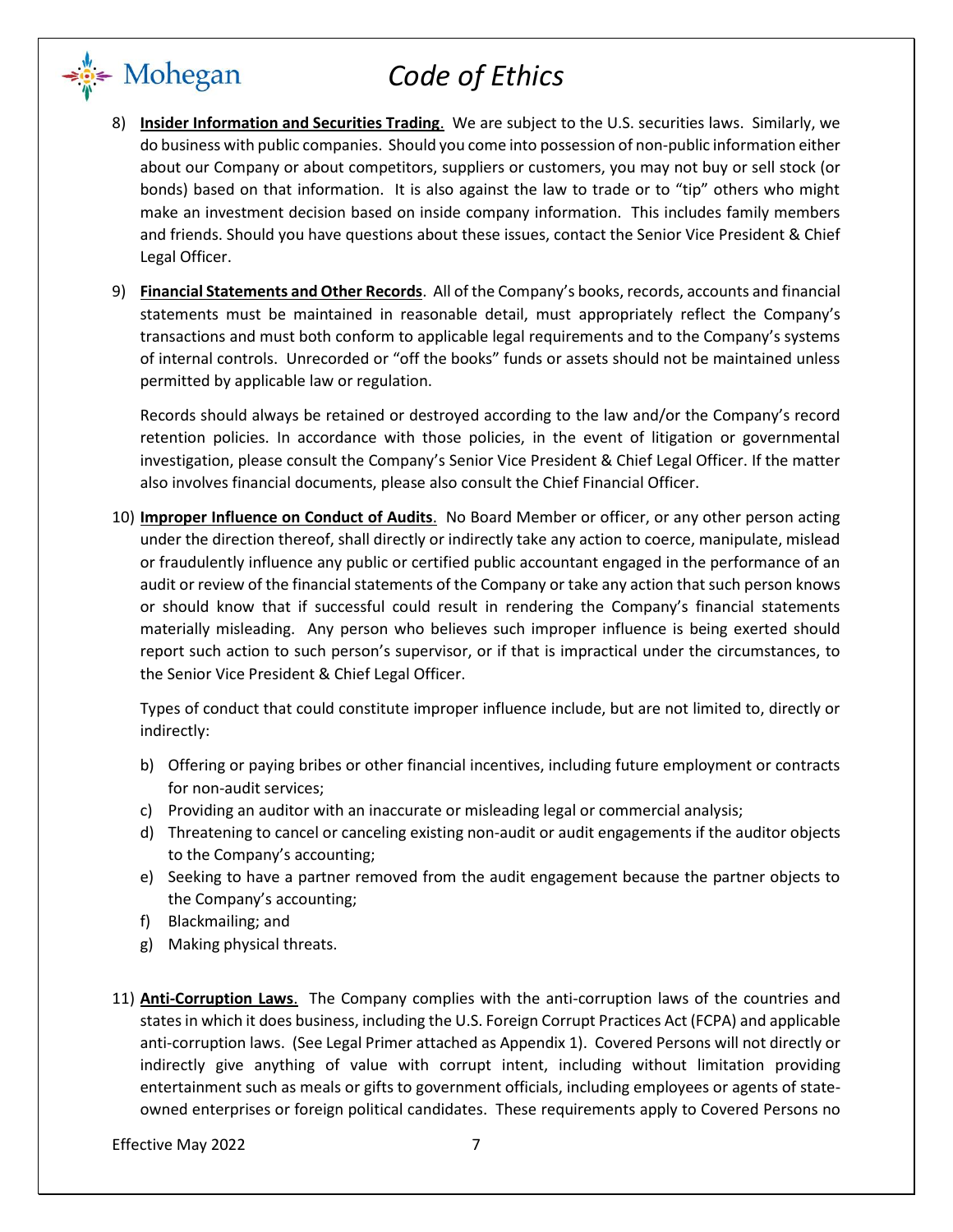<del>⊧</del> Mohegan

matter where they are doing business. If you are authorized to engage agents, you are responsible for ensuring they are reputable and for obtaining a written agreement to uphold the Company's standards in this area. If you have any questions concerning whether giving anything of value to a candidate for office anywhere in the United States or existing government official representing a local, state or federal government agency within the United States is forbidden under this section, please contact the Chief Compliance Officer.

We recognize that sometimes individuals who would qualify as government officials come to our facilities as customers. When they do, we will not discriminate against them as players/guests when their level of play would result in a complimentary or upgrade. We will not, however, provide them with anything of value that they would not receive based on their play levels on the same basis as any other customer. All such interactions must be fully and accurately documented and reported to the compliance and legal departments. An exception to this accommodation exists when the state or country that the official comes from forbids any benefits. For example, Pennsylvania precludes casinos from giving government discounts on rooms to any officials from that State. The same is true of certain countries such as South Korea.

In situations involving official visits for purposes of evaluating our properties, the prohibition applies even to a complimentary or upgrade, except as specifically approved, in advance and in writing for promotional purposes by the Chief Compliance Officer to the extent permitted by the U.S. and the local laws of the country/state of the visiting official.

Board members, officers, team members and consultants are prohibited by Pennsylvania law from providing anything of value including campaign contributions to Pennsylvania government officials directly or indirectly. The prohibition in Pennsylvania applies to even federal offices where the candidate is a current state official. Even in cases of permissible federal contributions, the donation must be accompanied by specific language prohibiting the recipient from using the contribution to benefit a state official. Therefore, all such contributions must be reviewed and approved by the Chief Compliance Officer and the Senior Vice President & Chief Legal Officer, including but not limited to campaign, charitable and sponsorship contributions.

12) **Other Relevant Laws**. There are many laws that govern our day to day work. Attached as Appendix 1 to this Code is a primer on just some of the laws that affect us to include Office of Financial Asset Controls (OFAC) policies, anti- money-laundering, competition, environmental laws, and intellectual property. Team Members are expected to familiarize themselves with these requirements, behave in a manner consistent with the law, and report any suspected violations.

### 13) **Contracts and Complimentaries**.

Contracts: For goods or services involving more than \$ \$15,000 (per year in the aggregate) or such lesser amount as may be set by a local gaming regulator in a jurisdiction where we operate a business, it is our policy to have a written contract between the Company and the vendor that is approved by the legal department prior to the procurement of any goods or services. For agreements involving intellectual property including naming rights at our facilities, approval by the Chief Executive Officer or Chief Operating Officer is required in a form of agreement approved by the legal department. Such contracts must include risk-based third-party due diligence of the vendor through the compliance department, as well as review and approval by the legal and finance departments before execution.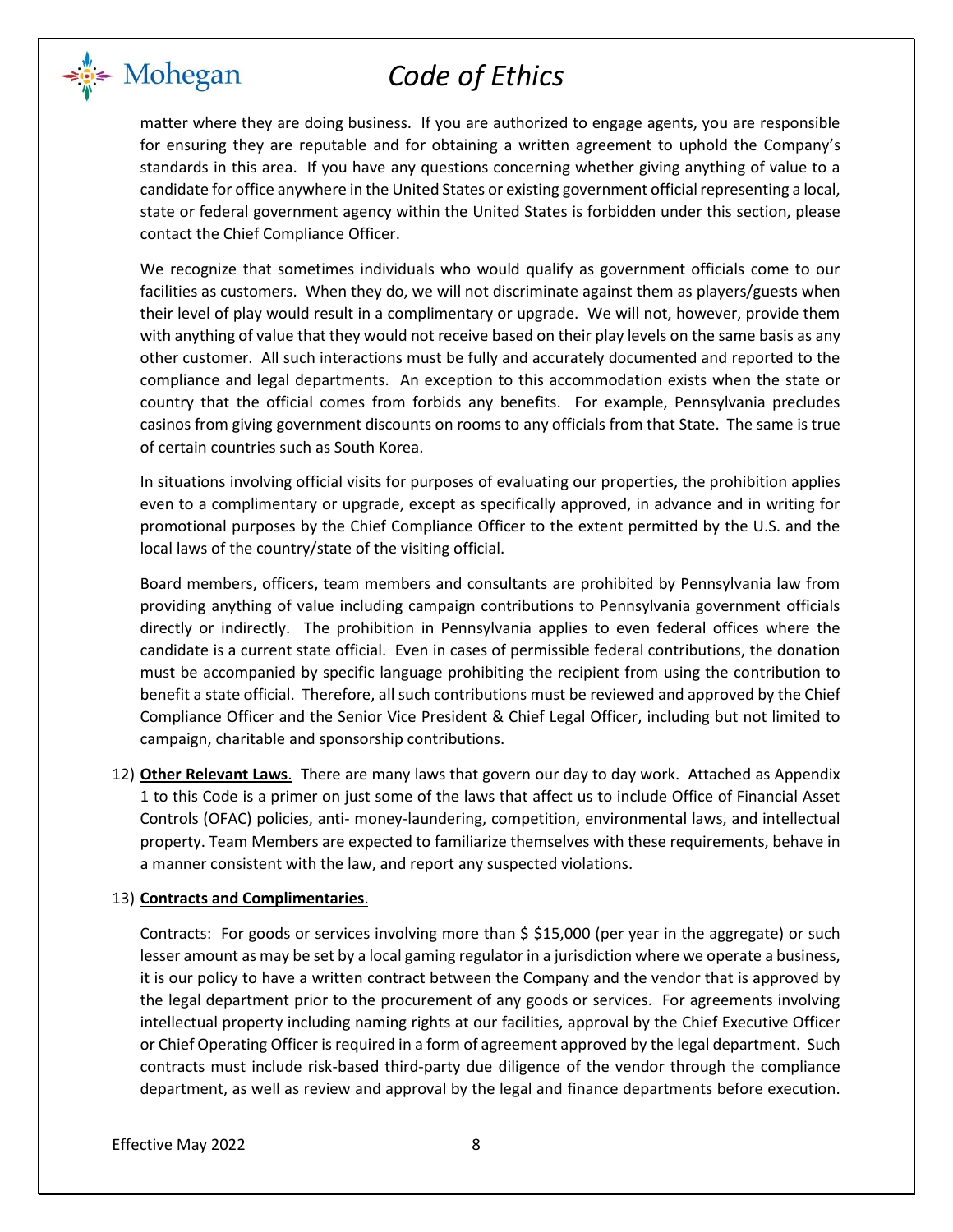

Business approval at a level consistent with the approval authority matrix is also required. Note that purchase or rental agreements related to gaming products such as chips, cards, gaming equipment, or slot machines with vendors will, if required, be reported to or pre-approval obtained from our regulators through the Chief Compliance Officer.

**The finance department (Accounts Payable) will not authorize payment for goods or services that do not comply with this policy.**

Complimentaries: In the regular course of our business, authorized personnel issue and approve complimentaries. These complimentaries may be in the form of a room, food and beverage, entertainment, discounts, travel, and even customer gift incentives. Such complimentaries must have a business purpose and be properly documented to include the nature of the complimentary as well as the person issuing and receiving it and business purpose. For the avoidance of doubt, there is no such thing as "free play." Whether fully complimentary (no cost to the customer) or partially discounted, all such arrangements involving gaming must always be valued as distributions and tracked for purposes of this policy. Gaming Regulators require that such arrangements be properly documented and so do we.

**Exceptions to the policies contained in this section are highly disfavored and will only be considered under extraordinary circumstances and after full disclosure of all facts necessary to evaluate any request for an exception. All requests for exceptions must be in writing and authorized by the Senior Vice President & Chief Legal Officer, Chief Operating Officer or President and Chief Executive Officer. Any such exception will be reported to the Board at its next meeting.**

- 14) **Violations**. Violation of this Code is grounds for disciplinary action up to and including termination of employment or business relationship with the Company. Such action is in addition to any civil or criminal liability which might be imposed by any court or regulatory agency.
- 15) **Public Comments**. The Mohegan Tribe has a tribal and corporate apparatus for representing the views of the Company to the public. Unless specifically authorized to speak on behalf of the Company, you should refrain from public comment to the media or generally to avoid unintentionally misleading the public or misrepresenting the views of the Company. Absent approval of the Senior Vice President & Chief Legal Officer, you should also not endorse a vendor product or allow the vendor to use our name or logo to advertise its product.
- 16) **Mobile devices, computers, notebooks, ipads, company IT resources**. Team members are given access to our computer systems, hardware, software, and mobile equipment (phones, laptops, etc) for business purposes only. You may not share your access passwords or devices with others. If you wish to load a program or application on Company issued equipment, please obtain written permission from the IT department (if it is not on the IT list of approved software or apps). Team members should know that we periodically monitor some systems and continuously monitor others. Consistent with long-established Company policy, team members should have no expectation that personal information placed on our systems or our equipment is private.
- 17) **Other Policies and Procedures**. Any other policy or procedure set out by the Company in writing or made generally known to team members, officers or Board members of the Company are separate requirements and remain in full force and effect.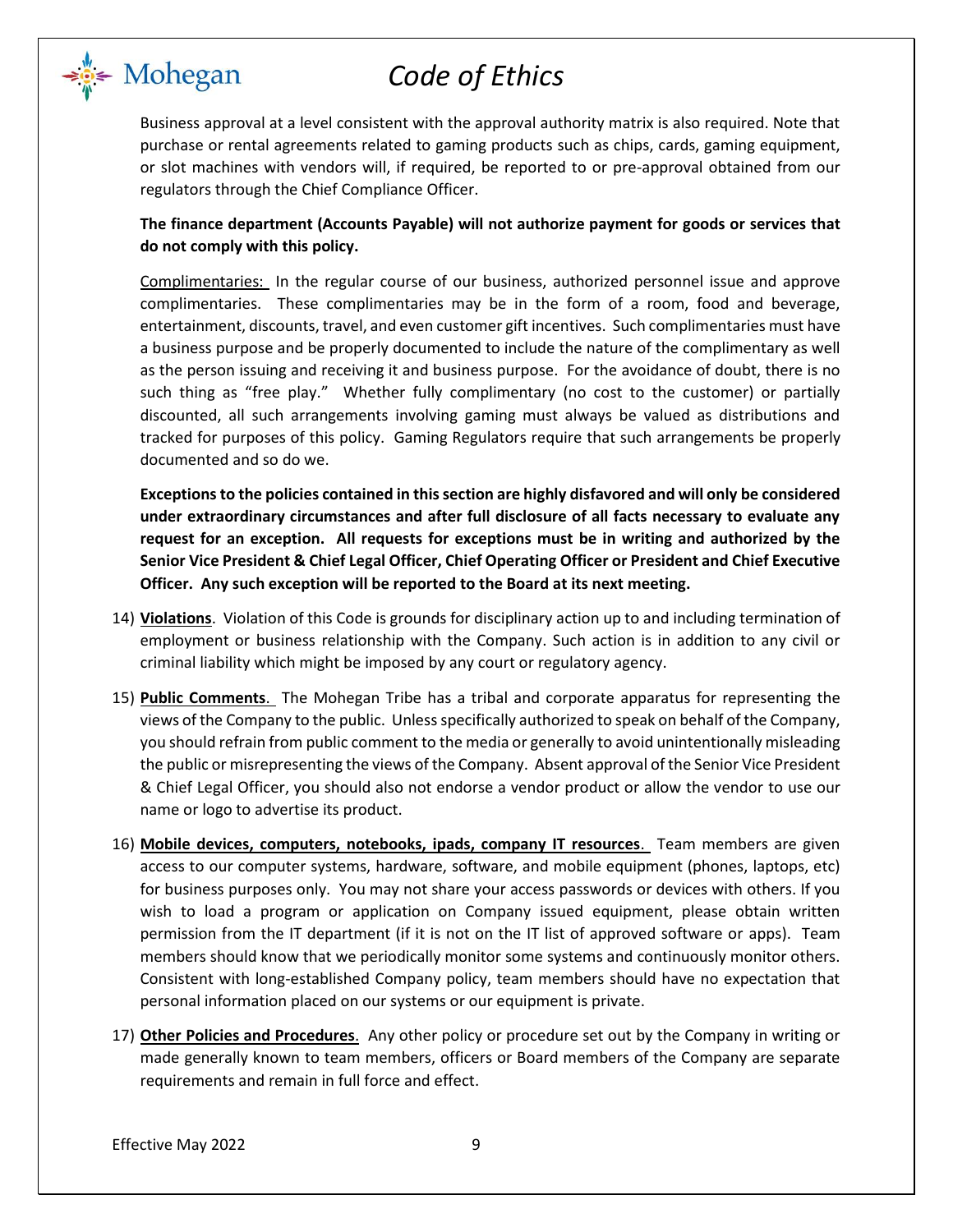

Appendix 1

#### **Legal Primer**

Working on behalf of the Company its subsidiaries and other entities in which it has a direct or indirect ownership interest (the "Company), you have obligations and responsibilities of great importance. This memo is intended to summarize our policies to promote a culture of compliance with laws applicable to our doing business and help you avoid both personal liability and exposing the Company to liability.

Anyone who has information regarding a violation or suspected violation of these laws or policies is expected to report that information under our Code of Ethics. No team member who makes a good faith report under the Code of Ethics will be subjected to any retaliation for having done so. Any retaliator will be subject to discipline up to and including termination of employment or business relationship with the Company.

As a general matter U.S. law imposes civil and sometimes even criminal liability on the individual and the Company for an individual's acts and even some failures to act. The Company will be liable, and an individual may, in certain circumstances, also be liable for the acts and omissions of management, team members and agents (including without limitation vendors and distributors in some instances).

As part of the Company's commitment to ethical corporate governance, you are to assume that U.S. law and U.S. corporate governance standards apply to our business even if it is currently unclear if a particular U.S. law applies to the Mohegan Tribe and its entities and activities or any joint venture or a non-U.S. citizen. In addition to wanting to ensure compliance with relevant laws and high corporate governance standards, the Company is very concerned about the reputational harm that might flow from any allegation or appearance of corruption, fraud, money-laundering, dealing with countries or individuals subject to sanctions, or other related problems in connection with our business. In this memo, we offer a few examples of the kinds of issues that you might encounter in your day-to-day activities that would qualify as "warning flags" or potential issues that you should report to the Company and seek further guidance on before taking any further action. We emphasize that these are just a few examples of possible warning flags that may arise; it is not an exhaustive treatment of either possible issues or the relevant law that governs our business and your role.

As a general matter, U.S. law forbids payments to or for the benefit of individual decision-makers to secure business or unfair advantage (Foreign Corrupt Practices Act), the disguising of proceeds of illegal activity or activity used to support terrorism or coming from illegal activity (anti-money laundering laws), or doing business with sanctioned countries or listed persons (OFAC sanctions and export control laws). You should not try to use this memo to resolve these problems by yourself; rather, you should use this memo as a guide to when you should seek advice from the Company's compliance or legal departments.

### **1) The Foreign Corrupt Practices Act (FCPA)**

The FCPA has two major parts: an anti-bribery provision and the accounting/controls provisions.

The anti-bribery provision prohibits corrupt payments to foreign officials for the purpose of obtaining or keeping business, or to secure any improper advantage. Intent is almost always inferred from the circumstances of the payment. In other words, **ANY payment (or benefit) promised or provided to ANY foreign government official or political party (or official of a political party), or to an official of an international organization (including employees of state owned businesses) creates a potential** 

Effective May 2022 10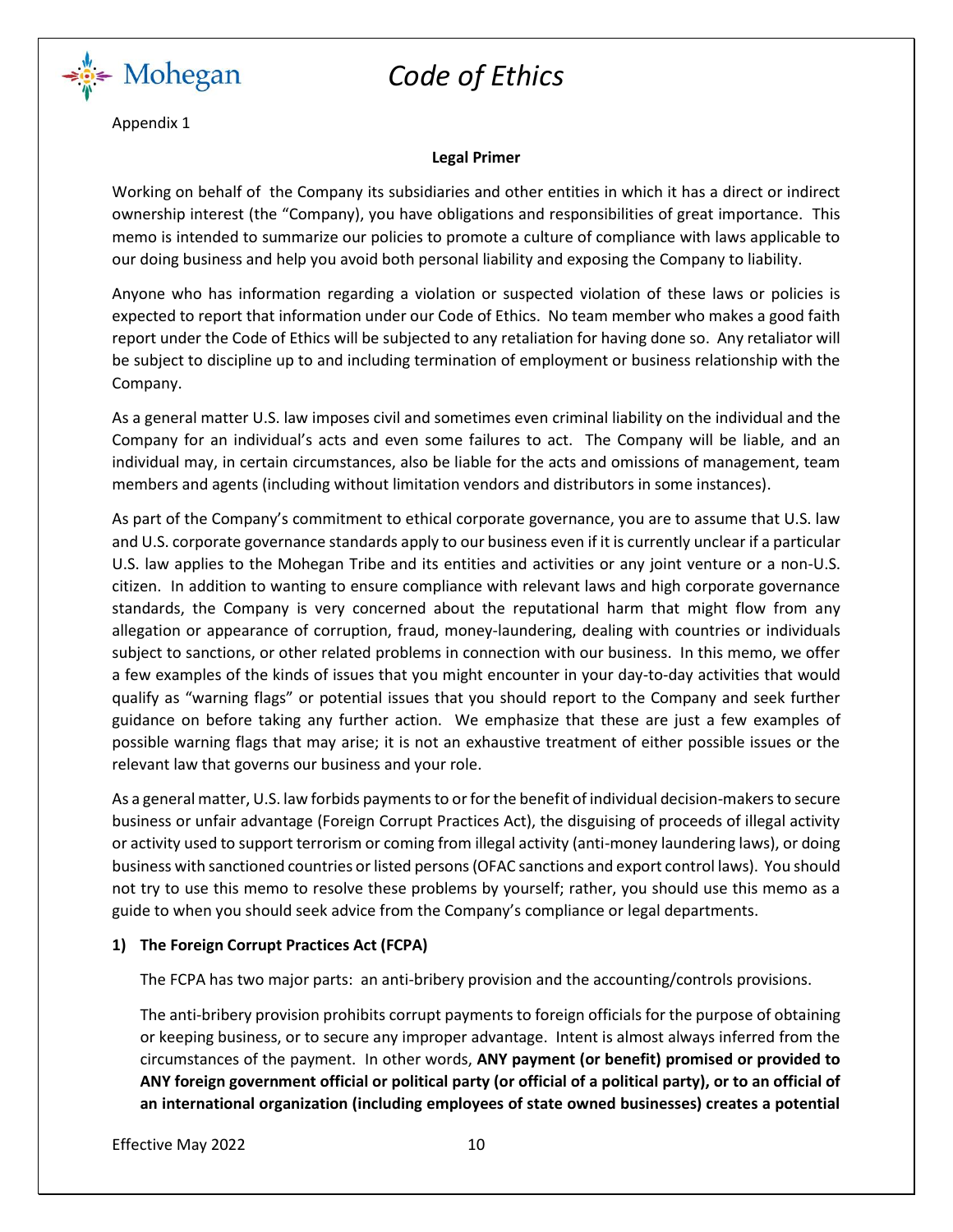**risk of criminal prosecution.** Any gift, payment or offer of anything of value to obtain any advantage from the government may trigger the provisions of the Act. There is no minimum dollar amount and liability has been imposed for charitable donations, meals & entertainment, and even bags of donuts at state-owned hospital forums. Assume that any employee of any entity in which any branch of foreign government holds an interest may be a "foreign official." Also remember that the reach of the FCPA is very broad and it unambiguously applies to your actions either individually or on behalf of the Company.

The FCPA also prohibits indirect corrupt payments. Thus, a payment made through intermediaries, agents or family members is prohibited. This prohibition extends to indirect benefits such as benefits to family members that are not directly passed to the official as well. For example, hiring children of officials in expectation of official benefit is a violation.

The accounting/controls provisions require complete transparency and accuracy in our books and records so that management can assure the Board and the Board can assure our stakeholders that money is being spent appropriately in accordance with management direction for the benefit of our stakeholders.

### **2) Economic Sanctions: Office of Foreign Assets Control (OFAC) Regulations**

OFAC administers and enforces economic sanctions programs and embargoes. Just as U.S. citizens, permanent residents, and U.S. incorporated entities must comply with OFAC regulations, so must all foreign-organized subsidiaries owned or controlled by companies organized under U.S. law. These laws are directed at specific countries and listed entities and persons. OFAC maintains lists of countries, organizations and people with whom U.S. citizens and businesses cannot do business. These lists change frequently and include individuals and entities that are owned or otherwise acting for a sanctioned country as well as designated terrorists, entities involved in weapons proliferation, and over 100 significant drug dealers, collectively called ("Specially Designated Nationals" or "SDNs"). These foreign persons and groups represent countries all over the world including much of Asia, the Caribbean, Latin America, and the Middle East. Likewise, there are hundreds of names on this list from all over the world who have been identified as terrorist organizations or individuals. In some countries, there are companies/entities on this list due to their involvement with material associated with weapons of mass destruction. Currently, the following countries are sanctioned: Iran, Cuba, Burma (Myanmar), Cote D'ivoire (Ivory Coast), North Korea, and Syria. These laws also forbid "facilitation" of sales to sanctioned countries and persons from those countries including entering into a financial transaction with them. Under some circumstances, the Company may be obliged to exercise all its powers to prevent actions in connection with these countries and individuals. If a person from a sanctioned country attempts to game at one of our facilities, we cannot allow it. Please report such occurrences promptly to the compliance and legal departments for guidance.

#### **3) Anti-Money Laundering (AML)**

A casino is a financial institution under U.S. law. We must report certain cash transactions and "suspicious activity" to the government. Casinos are expected to conduct pattern monitoring and to know both customer source or wealth and source of funds in many circumstances. Source of wealth is a factor in determining both whether the level of play is appropriate or suspicious and whether credit is appropriate or potentially facilitating an illegal activity. In addition to the reporting

<del>⊧</del> Mohegan